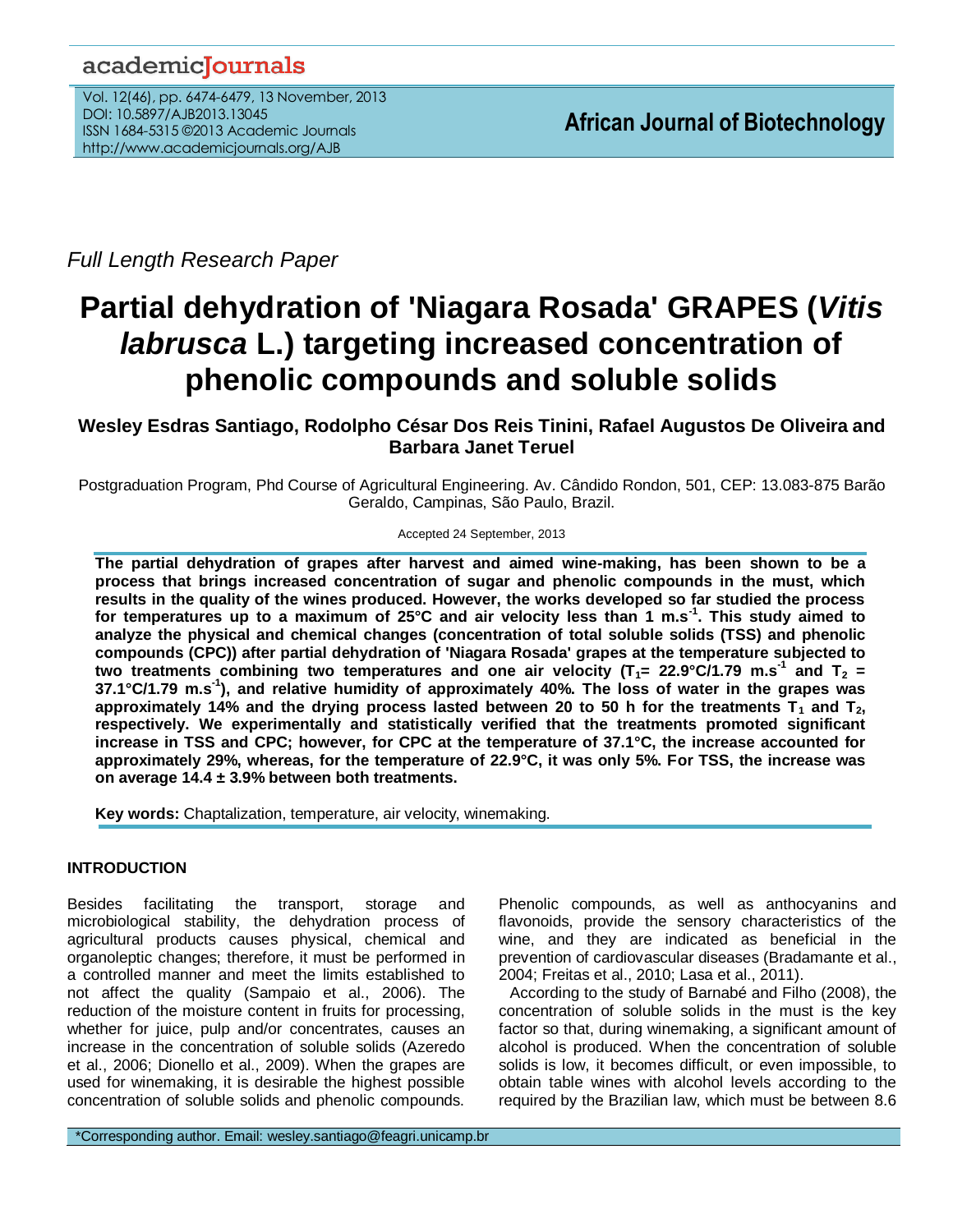at 14%, according to note published in the Official Gazette ((Diário Oficial da União, 2004).). Studies developed by Guerra et al. (2003) showed that the shriveling of grapes in the vineyards, caused by loss of water, contributed to significant changes in the concentration of total soluble solids (TSS), in addition to the increase in the concentration of phenolic compounds in the skin, also as direct effects of over-ripening caused by rising temperatures in vineyards of grapes at the end of the maturation cycle. Later studies on the application of partial dehydration at temperature below ambient began by using a cold chamber intended for this function, the dehydration process may take up to 45 days (Bellincontro et al., 2004). While in some countries with wine tradition the partial dehydration of grapes is an important methodology for achieving quality table wines (Curvelo et al., 2005), in Brazil it is common in many wineries the addition of sugar to the must, a process called chaptalization, seeking to improve the alcohol content; however, this process results in wines of low quality, lower market value and higher cost of production.

Results obtained from several studies have proven the positive effect on wine produced from grapes that have undergone partial dehydration, supported by the increased concentration of sugar, phenolic compounds and aromatic compounds (Constantini et al., 2006; Moreno et al., 2008; Barbanti et al., 2008; Serratosa et al., 2010). More studies recently on dehydration of grapes for winemaking has evaluated with temperatures below of 25°C and air velocity below 1.5 m.s<sup>-1</sup>. In this work we have proposed as objectives the analysis of the physical and chemical changes (concentration of soluble solids and phenolic compounds) after partial dehydration of "Niagara Rosada" grapes at the temperatures of 22.9 and 37.1ºC in a forced air system with air velocity of 1.79 m.s-1 . With these thermal and fluidic conditions we seek to accelerate the loss of water process without affecting the quality of the fruit to improve the quality of the must.

#### **MATERIALS AND METHODS**

#### **Raw material**

"Niagara Rosada" grapes (*Vitis labrusca* L.), from the harvest of July to November, 2011, were collected in the city of Jales, northwest of the State of São Paulo, stored in cardboard boxes with a capacity of 7 kg and transported to the Laboratório de Termodinâmica e Energia da Faculdade de Engenharia Agrícola da Universidade de Campinas (Laboratory of Thermodynamics and Energy from the School of Agricultural Engineering, at the University of Campinas). After completion of the pre-cleaning of the grape clusters to remove stems and grapes damaged or compromised by the presence of fungi, we carried out the distribution of samples according to the heat treatment to be applied and the subsequent analyzes of the physicochemical characterization.

#### **Partial dehydration of grapes**

The fruits were stored in 50 x 30 x 25 cm plastic package, with 25%

of effective opening area, containing 25 grape clusters, longitudinally arranged. The package was placed inside a cooling system with forced air (air flow rate of 2,900  $m^3$ . h<sup>-1</sup>), which is installed inside a refrigerated chamber (cooling capacity of 4,400 kcal.h<sup>-1</sup> at -10°C) (Figure 1a). With the air flow perpendicular to the position of the clusters, the rates of heat and mass transfer are increased, allowing the dehydration process to occur in a shorter period without forced air (Figure 1a). The system is instrumented with sensors for temperature, relative humidity and mass measurement (Figure 1b). The system instrumentation was already achieved in previous works (Santiago et al., 2012b; Silva et al., 2011).

The temperature sensors are of the Pt 100 type,  $(FM= 0$  at 100 $^{\circ}$ C; model TR106; 4 to 20 mA; accuracy =  $\pm$ 0.2%); the one to measure the relative humidity are of the RHT-WM type with compact electronic module and transmitter of values (FM= 0 at 100%UR; 4 to 20 mA; accuracy =  $\pm$  1.5%); and to measure mass, a weighing system comprising a load cell, model PW12C3 - IMB (50 N (50 kgf); sensibility of  $2\pm0.1\%$  mV.V<sup>-1</sup>).

#### **Experimental delimitation**

The experimental design was completely randomized with two treatments; the effects of treatments were evaluated in pairs by comparing the values before and after treatment. The treatments were a combination of two temperatures ( $T_1$  = 22.9°C and  $T_2$  = 37.1 $^{\circ}$ C) with an air speed of 1.79 m s<sup>-1</sup>. These temperature values were defined based on subsidies obtained from previous works (Santiago et al., 2012a; Santiago et al., 2012c) in which a range of temperature between 20 and 50°C were studied, obtaining the best results for the concentration of soluble solids and phenolic compounds with greater weight loss for the temperature values of 22.9 and 37.1°C. The results obtained were submitted to analysis of variance, being the averages compared by the Tukey test at 95% confidence in the statistical software Sisvar 5.3.

#### **Physical-chemical analyzes**

To perform the physical-chemical analysis, we randomly took six grapes from each cluster, comprising the area of the base, middle and apex of the cluster, according to the procedure proposed by Araújo et al. (2009). Then, the selected grapes were macerated for the preparation of the must for the analysis. The characterization of the review was based on specific methodologies standardized by the Adolfo Lutz Institute (2005) for the analysis of TSS in  $\textdegree$ Brix. The moisture content, in dry basis, was determined by drying a sample (100 g) in an oven (model MA035/1, manufacturer Marconi) with forced air circulation at 60°C, until reaching the constant weight of the sample. Concentration of phenolic compounds (CPC) was quantified in mg of gallic acid per 100 g of must according to the methodology described by Vargas et al. (2008).

#### **RESULTS AND DISCUSSION**

The results of the physicochemical analyses of grapes, before and after treatment are shown in Table 1. Figure 2 shows the variation in response to partial dehydration treatments (%). The results show that it is possible, by modulating the psychometric and thermal parameters of the dehydration process, to adjust the loss of water of grapes, with the consequent increase in the concentration of soluble solids and polyphenols. The use of the forced air system provided considerable decrease in time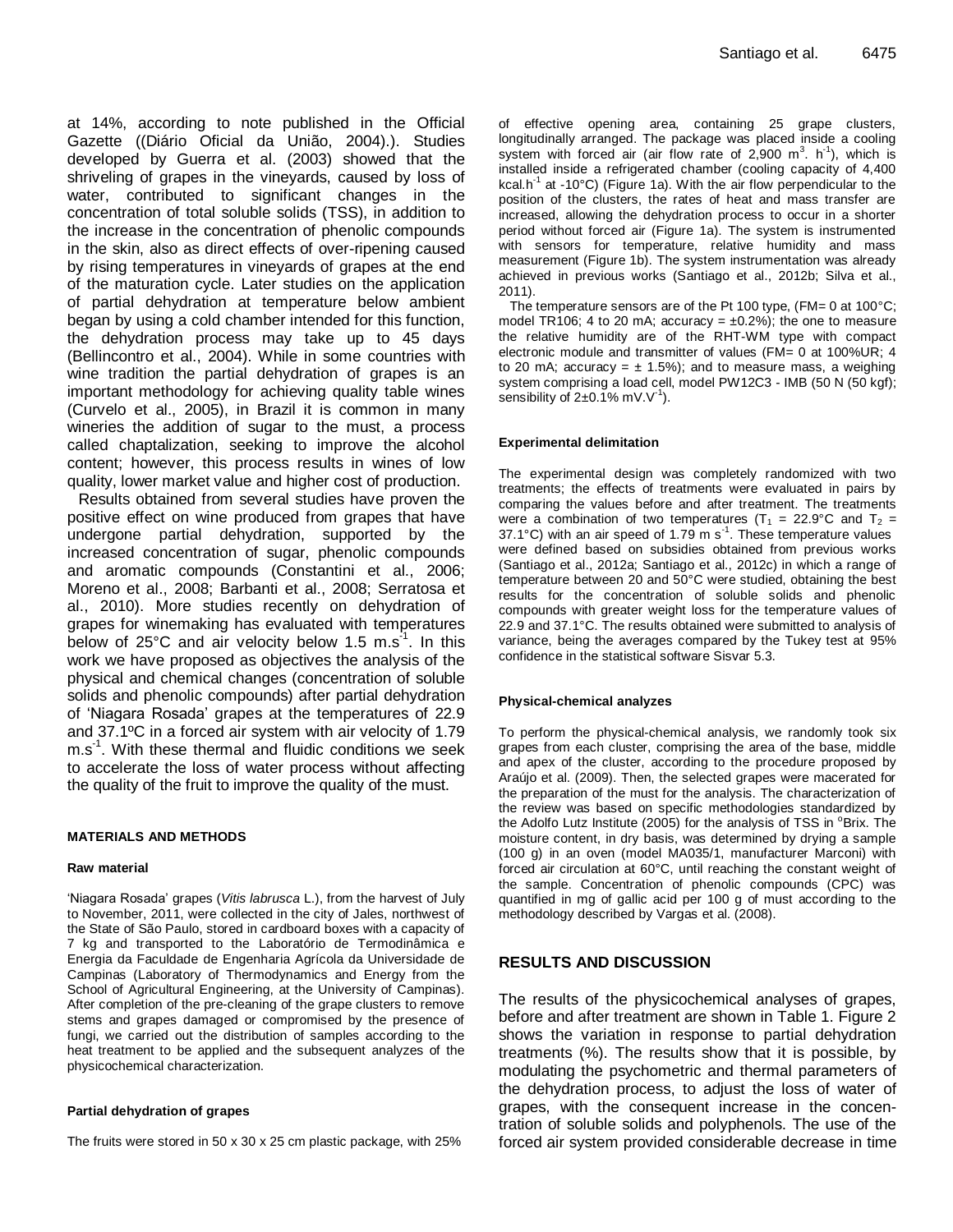

**Figure 1.** a, Schematic of the structure of forced-air drying; b, schematic of the system instrumentation. 1, Scale; 2, resistance; 3, evaporator.

**Table 1.** Physical-chemical characterization and analysis of variance for the concentration of total soluble solids (TSS) and concentration of phenolic compounds (CCF) in the must.

| Test $(^{\circ}C/m.s^{-1})$ | TSS (°Brix)   |          | CPC (mg gallic acid.100 $g^{-1}$ must) |          | Dbm           |         |
|-----------------------------|---------------|----------|----------------------------------------|----------|---------------|---------|
|                             | <b>Before</b> | After    | <b>Before</b>                          | After    | <b>Before</b> | After   |
| $T_1$ (22.9/1.79)           | 17.57         | $20.07*$ | 927.33                                 | 974.00*  | 3.54          | $3.04*$ |
| $T_2$ (37.1/1.79)           | 17.23         | $20.60*$ | 772.00                                 | 1096.00* | 3.76          | $2.66*$ |
| Average                     | 17.40         | 20.34    | 849.67                                 | 1035.00  | 3.65          | 2.85    |

\*Parameters with significant change at 95% confidence level compared to initial value.

to process the loss of water up to the level of control established which was 14%, lasting 20 h  $(T_1)$  and 50 h  $(T_2)$ , with relative humidity of approximately 40%. Partial dehydration caused a significant increase in concentration of soluble solids and phenolic compounds. However, for CPC at the temperature of 37.1°C, the increase accounted for approximately 29%, whereas, for the temperature of 22.9°C, it was only 5%. For TSS, the increase was on average  $14.4 \pm 3.9\%$  between both treatments.

The results indicate that partial dehydration of grapes for winemaking can bring satisfactory results in the parameters of soluble solids and polyphenols, not only for the temperature below room temperature but as well as above. In works carried out in Europe, dehydration has been performed only at temperatures between 10 and 25°C (Bellincontro et al., 2004; Barbanti et al., 2008). According to Barbanti et al. (2008), usually the loss of water in grapes at psychrometric ambient conditions and without control may last from 90 to 120 days to reach the optimum vinification, and the grapes may still lose up to 40% of mass, exceeding the 20% limit recommended by the International Code of Oenological Practices (2006).

In an experiment carried out by Bellincontro et al. (2009) maximum loss of water was 20%, at the temperature of 10 and 20°C and air velocity of 1.5 m.s<sup>-1</sup>. Dehydration lasted 26 days (624 h) and 16 days (384 h), respectively. However, the increase of <sup>o</sup>Brix went from 21 to only 24. In the present study, the dehydration time was not more than two days, providing a loss of water of 14% and increased concentration from 17 to 20  $^{\circ}$ Brix, that is, for the same increase in TSS, which was  $3^{\circ}$ Brix in both cases, there was a decrease of time of 14-22 days, which would improve the logistics and cost-effectiveness of the processes involved, as well as for the chain of wine production.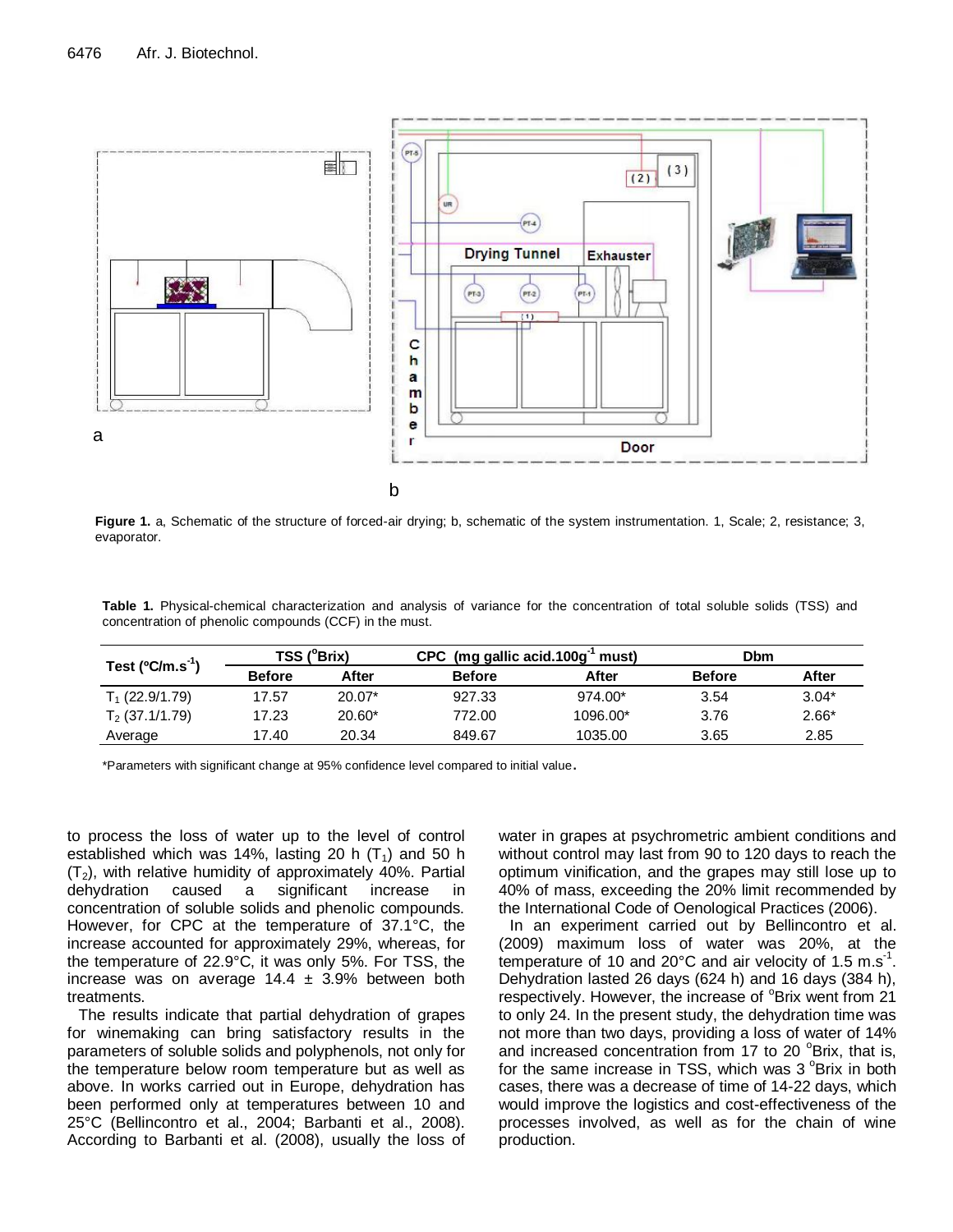

**Figure 2.** Variation of the physicochemical response to the treatments of dehydration. TSS, Concentration of total soluble solids; CPC, concentration of phenolic compounds; DBM, moisture in dry basis.

#### **Concentration of total soluble solids (TSS)**

The average values of TSS significantly varied in both treatments. Treatment " $T_2$ " showed the greatest value of TSS (20.6  $\textdegree$ Brix). Although it is just above the value of TSS obtained by treatment " $T_1$ ", this result may be associated with the moisture content of the clusters, since according to Dionello et al. (2009) and Serratosa et al. (2010) the reduction of moisture of grape bundles results in musts with increased value of total soluble solids. By lowering the water content of the grapes, which was approximately 14%, there was a positive impact on the concentration of soluble solids and polyphenols. Studies developed by Moreno et al. (2008) and Bellincontro et al. (2009) indicate loss of water of the order of 14 to 20% with equal positive impact on the concentration of soluble solids. The concentration of total soluble solids, besides acting as an important indicator of the maturity and influencing the chemical and enzymatic modifications occurring in other components of the grapes, serves as the basis of calculation for obtaining the alcoholic potential of the must, since the fructose present in solid soluble is responsible for most of the fermentation.

Varieties of European grapes, such as Malvasia, Trebbiano and Sangiovese, were partially dehydrated, with an increase of up to 34% of total soluble solids in the must, but at the temperature of 21°C, air velocity from 1 to 1.5 m.s<sup>-1</sup> and humidity of 42% (Bellincontro et al., 2004). Between 10 and 25°C, Barbanti et al. (2008) observed a similar increase to the value of total soluble solids in the must.

The partial dehydration of grapes above room temperature accelerated the process of mass transfer, and as a consequence the loss of water, which was in total of 14%, still within the norms established. According to the International Code of Oenological Practices, (2006), in grapes for winemaking, the total loss of water in grapes during dehydration cannot be above 20%, as it can cause physiological damages to the product, compromising the quality of the winemaking process and the wine produced. The controlled loss of water in the grapes can be an alternative to produce wines with appropriate alcohol content, since the fruit does not always reach the desired ripeness, and the concentration of soluble solids in the must is essential for the production of alcohol. In Brazil, specifically, the legislation requires the alcohol content to be between 8.6 at 14%. When this content is not met, then it is allowed the addition of exogenous sugar to correct the alcohol content (chaptalization); however, the law limits this correction as a sufficient quantity to produce 3 degrees GL of alcohol, which in wines most often does not meet this limit imposed.

The amount of soluble solids obtained in the study demonstrates the high fermentation potential; even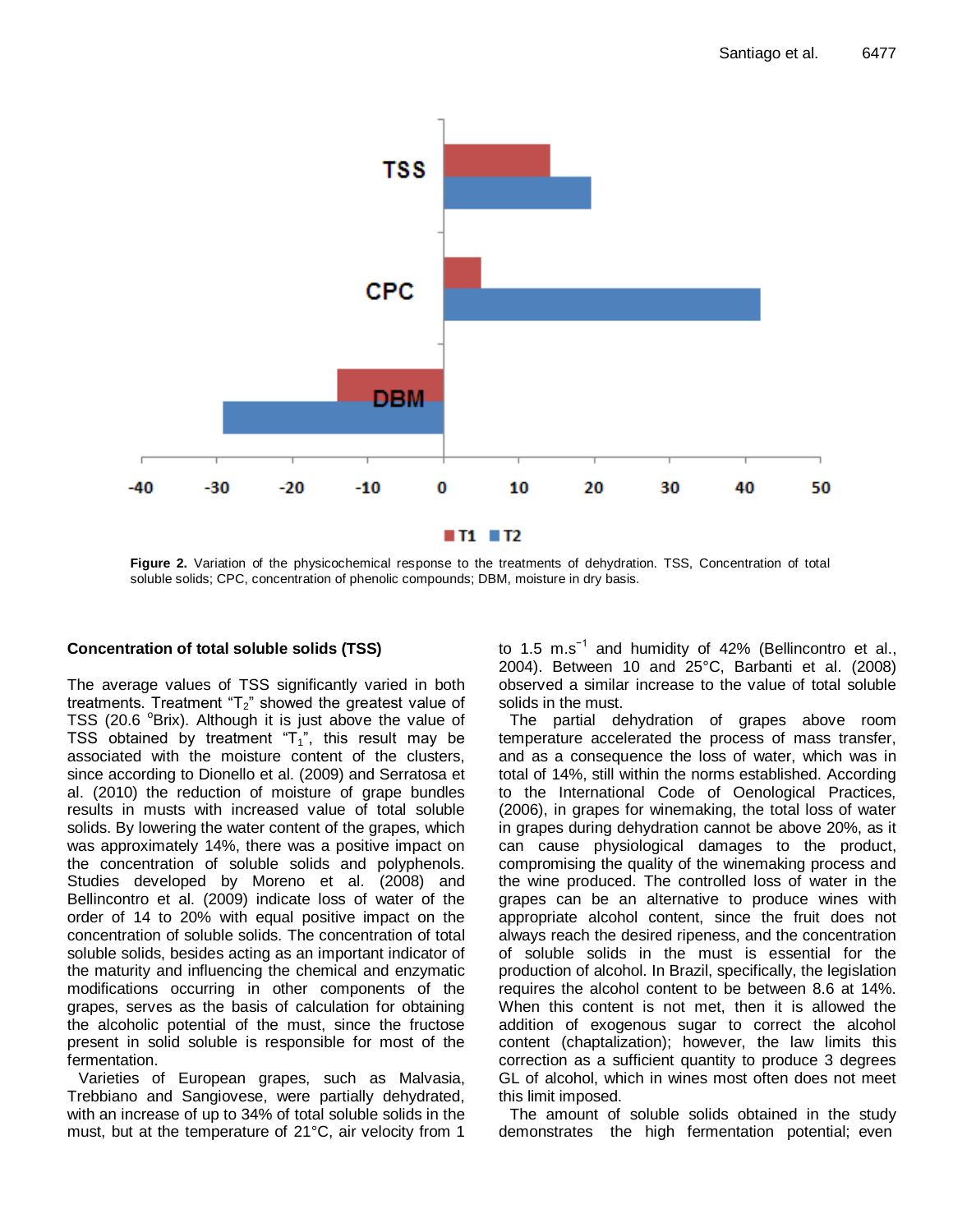though the "Niagara Rosada" Grape cultivar is not used in Brazil to produce wines (Manfroi et al., 2006; Rizzon and Miele, 2004; Chavarria et al., 2008), this value of TSS equates to the value of TSS of the must of some European grape varieties (*V. vinifera L*.).

#### **Concentration of phenolic compounds (CPC)**

Treatment " $T_1$ " showed no significant response to the polyphenol content and we believe that the significant effect obtained by the second treatment was due to the fact that, at the temperature of 37.1°C, there is the disintegration or breaking of the pectin molecules of the skin, allowing phenolic compounds present there to be released, as discussed by Vedana et al. (2008). The increase in the concentration of polyphenols obtained in this study also becomes promising when aiming practical application, as phenolic compounds are of great importance in Oenology, since they are directly or indirectly related to the quality of wine and are antioxidants beneficial to the human health.

#### **Conclusions**

The results obtained so far open a perspective of practical application of the technology of partial dehydration at the temperature of 37.1°C to the sector of Viticulture. With the combination of forced air and temperature of 37.1°C, it is possible to accelerate the process of loss of water of grapes, providing increased concentration of phenolic compounds and total soluble solids, thus reaching the alcohol content in must required for the manufacture of wines without the need for the chaptalization process.

The significant reduction in the time required to remove the amount of water recommended from the grapes before vinification, with the consequent increase in the chemical properties evaluated, could contribute to the cost-effectiveness of the processes involved in the production chain of Viticulture.

#### **REFERENCES**

- Araújo EG, Piedade SMS, Conceição MAF, Pereira JC (2009). Métodos de amostragem e tamanho de amostra para avaliar o estado de maturação da uva Niágara rosada. Rev. Bras. Biom., São Paulo. 27(4): 501 -518.
- Azeredo HMC, Jardine JG (2006). Desidratação osmótica de abacaxi aplicada à tecnologia de métodos combinados. Rev. Bras. Prod. Agroind., Campina Grande. 8(2): 153-162.
- Barbanti D, Mora B, Ferrarini R, Tornielli GB, Cipriani M (2008). Effect of various thermo-hygrometric conditions on the withering kinetics of grapes used for the production of "Amarone" and "Recioto" wines. J. Food Eng. 85(3):350-358.
- Barnabé D, Filho WGV (2008). Recuperação de etanol a partir do bagaço de uva. Rev. Ener. Agric. Botucatu. 23(4):1-12.
- Bellincontro A, De Santis D, Botondi R, Villa I, Mencarelli F(2004). Different postharvest dehydration rates affect quality characteristics and volatile compounds of Malvasia, Trebbiano and Sangiovese grapes for wine production. J. Sci. Food Agric. 84:1791-1800.
- Bellincontro A; Nicoletti I, Valentini M, Tomas A, Santis D, Corradini D, Mencarelli F (2009). Integration of Nondestructive Techniques with Destructive Analyses to Study Postharvest Water Stress of Winegrapes. Am. J. Enol. Vitic. 60(1):57-65.
- Bradamente S, Barenghi L, Villa A (2004). Cardiovascular Protective Effects of Resveratrol. Cardiovasc. Drug. Rev. 22:3.
- Chavarria G, Santos HP, Zanus MC, Zorzan C, Marodin GAB (2008). Caracterização físico-química do mosto e do vinho Moscato Giallo em videiras cultivadas sob cobertura de plástico. Pesq. agropec. bras., Brasília, 43(7):911-916.
- Código Internacional De Práticas Enólogas (2011). O.I.V. Rue D"Águesseau, Páris, 2006. Available in:[<http://news.reseauconcept.net/images/oiv\\_it/Client/Code\\_Ed\\_200](http://news.reseauconcept.net/images/oiv_it/Client/Code_Ed_2006_FR.pdf) [6\\_FR.pdf](http://news.reseauconcept.net/images/oiv_it/Client/Code_Ed_2006_FR.pdf) > Access in: Feb 09, 2011.
- Constantini V, Bellincontro A, De Santis D, Botondi R, Mencarelli F (2006). Metabolic changes of Malvasia grapes for wine production during postharvest drying. J. Agr. Food Chem. 54: 3334-3340.
- Curvelo-Garcia AS (2005). Práticas enológicas internacionalmente reconhecidas. Ciên. Téc. Vitiv. v. 20, p.105-130.
- Diário Oficial Da União (2011). Law No. 10.970, of November 12, 2004. Available in:

http://www.receita.fazenda.gov.br/legislacao/Leis/2004/lei10970.htm Access in: Oct 24, 2011.

- Dionello RG, Berbert PA, Molina MAB, Pereira RC, Viana AP, Carlesso VO (2009). Secagem de fatias de abacaxi in natura e prédesidratadas por imersão-impregnação: cinética e avaliação de modelos. Ciênc. Tecnol. Aliment., Campinas, 29(1):232-240.
- Freitas AA, Detoni AM, Clemente E, Oliveira CC (2010). Determinação de resveratrol e características químicas em sucos de uvas produzidas em sistemas orgânico e convencional. Rev. Ceres, Viçosa, v. 57(1):001-005.
- Guerra CC, Zanus MC (2003). Uvas viníferas para processamento em regiões de clima temperado. EMBRAPA - Sistema de Produção, 4, ISSN 1678-8761.
- Instituto Adolfo Lutz (2005). Normas analíticas do Instituto Adolfo Lutz: Métodos químicos e físicos para análises de alimentos. V. 1, 4 ed. Brasília. 1018 p.
- International Code of Oenological Practices (2006). Organización Internacional de La Viña Y El Vino. Rue D"Águesseau, Páris.
- lasa MJ, Churruca I, Simón E, Arias N, Milagro F, Martínez JA, Portillo MP (2011). The combination of resveratrol and CLA does not increase the delipidating effect of each molecule in 3T3-L1 adipocytes. Nutr. Hosp. 26:5 Madrid.
- Manfroi L, Miele A, Rizzon LA, Barradas CIN (2006). Composição química do mosto da uva Cabernet Franc conduzida no sistema lira aberta. Ciênc. agrotec., Lavras. 30(4):787-792.
- Moreno JB, Cerpa-Caldrón F, Cohen SD, Fang Y, Qian M, Kennedy JA (2008). Effect of postharvest dehydration on the composition of pinot noir grapes (*Vitis vinifera* L.) and wine. Food Chem. 109:755-762.
- Rizzon LA, Miele A (2004). Avaliação da cv. Tannat para elaboração de vinho tinto. Ciênc. Tecnol. Aliment., Campinas, 24(2): 223-229.
- Sampaio SM, Queiroz MR (2006). Influência do processo de secagem na qualidade do cogumelo shiitake. Eng. Agríc. Jaboticabal. 26(2):570-577.
- Santiago WE, Silva JTR, Teruel BJ, Oliveira RA (2012a). Mudanças físico-químicas de uvas Niágara Rosada após secagem parcial. Rev. Bras. Energ. Ren. 1:239-252.

Santiago WE, Silva JTR, Teruel BJ, Oliveira RA (2012b). Sistema de pesagem dinâmica para determinação da perda de massa de produtos hortícolas durante secagem. Anais do X Congreso Latino Americano y del Caribe de Ingieniería Agricola e XLI Congresso Brasileiro de Engenharia Agrícola (CLIA-CONBEA).